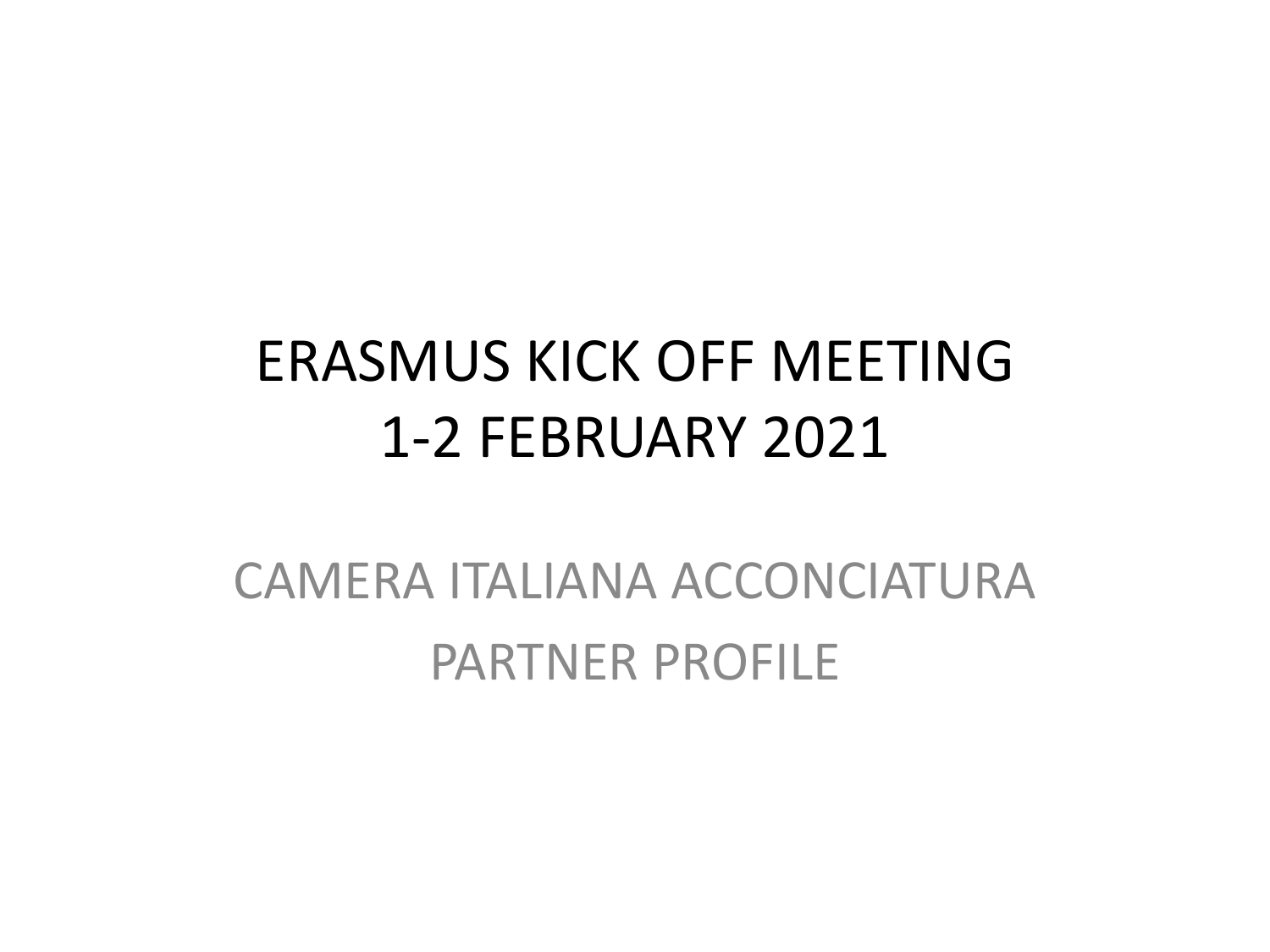### Who is Camera

- CIA is a non-profit national body which groups together, the 2 Italian Associations of Hairdressers, Cosmetica Italia (National association of cosmetic companies) and 2 Academies of Hairdressers (ANAM, http://www.anamaccademia.it, UAAMI,) grouped in INAI.
- CIA has been promoted by National Associations of Hairdressing (CNABenessere Sanità), (http://www.cna.it/mestieri/acconciatori#.XHAeheRKi1 s); Confartigianato Acconciatori (https://www.confartigianato.it/come/categorie/benes sere/) and Cosmetica Italia, (https://www.cosmeticaitalia.it/.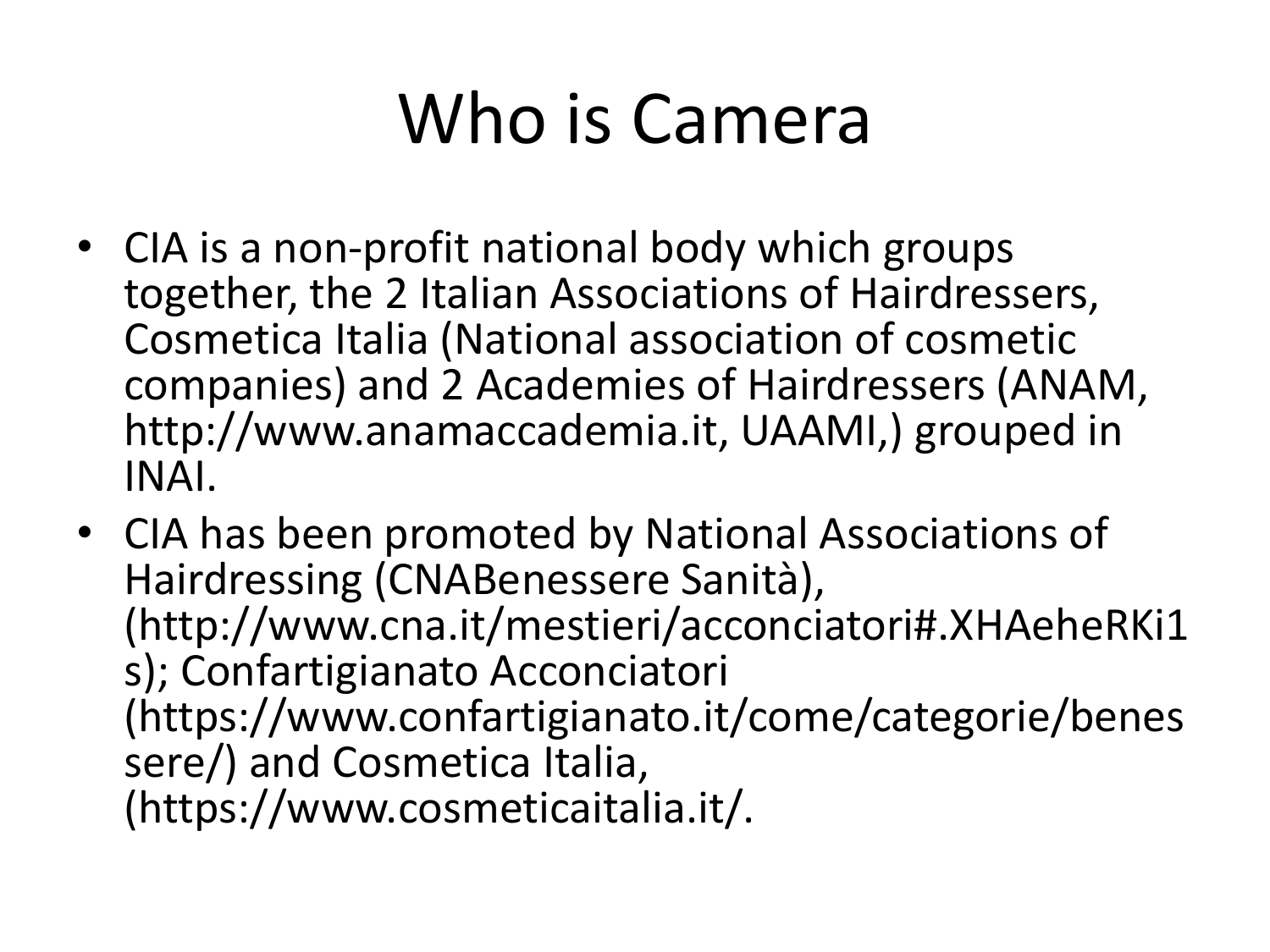# The specificity of Camera

• The convergence of the three sectors that the CIA promotes, represents a novelty in the panorama of hairdressing in Europe and has a positive effect on the representation of the interests of hairdressing sector with the competent authorities at national and at European level; on the promotion of vocational training and the professional updating of Italian hairdressers.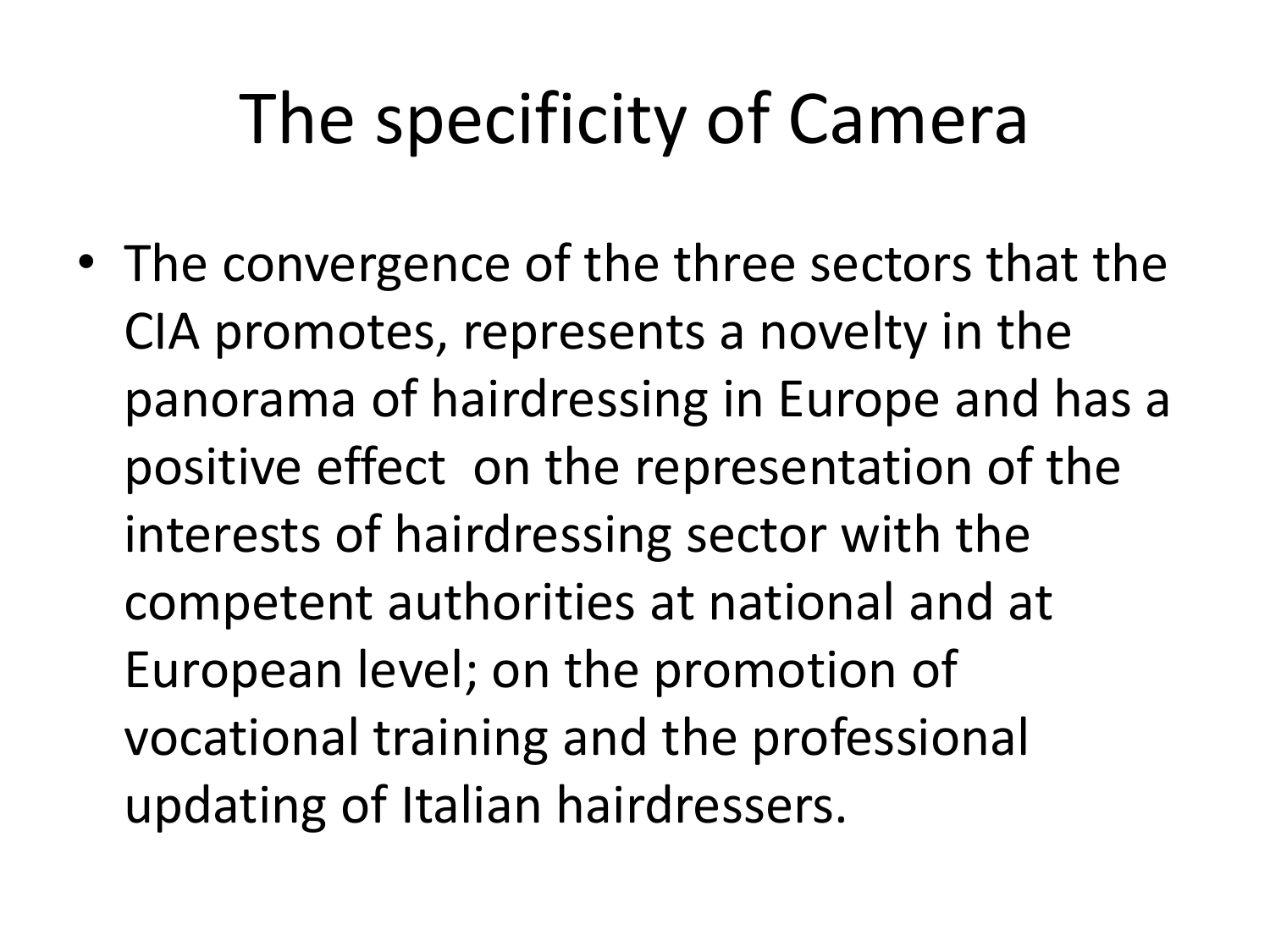#### Interest representation

• CIA, by representing 80.000 enterprises of the hairdressers and cosmetic industry with 200.000 employees and 70 Vocational Centers, is the national single point where professionals, industry and training centers have a permanent exchange of knowledge with regard to the trends in the hairdressing sector and therefore to orientate the choices that can facilitate innovations that can improve the quality of services and therefore the development of the sector.